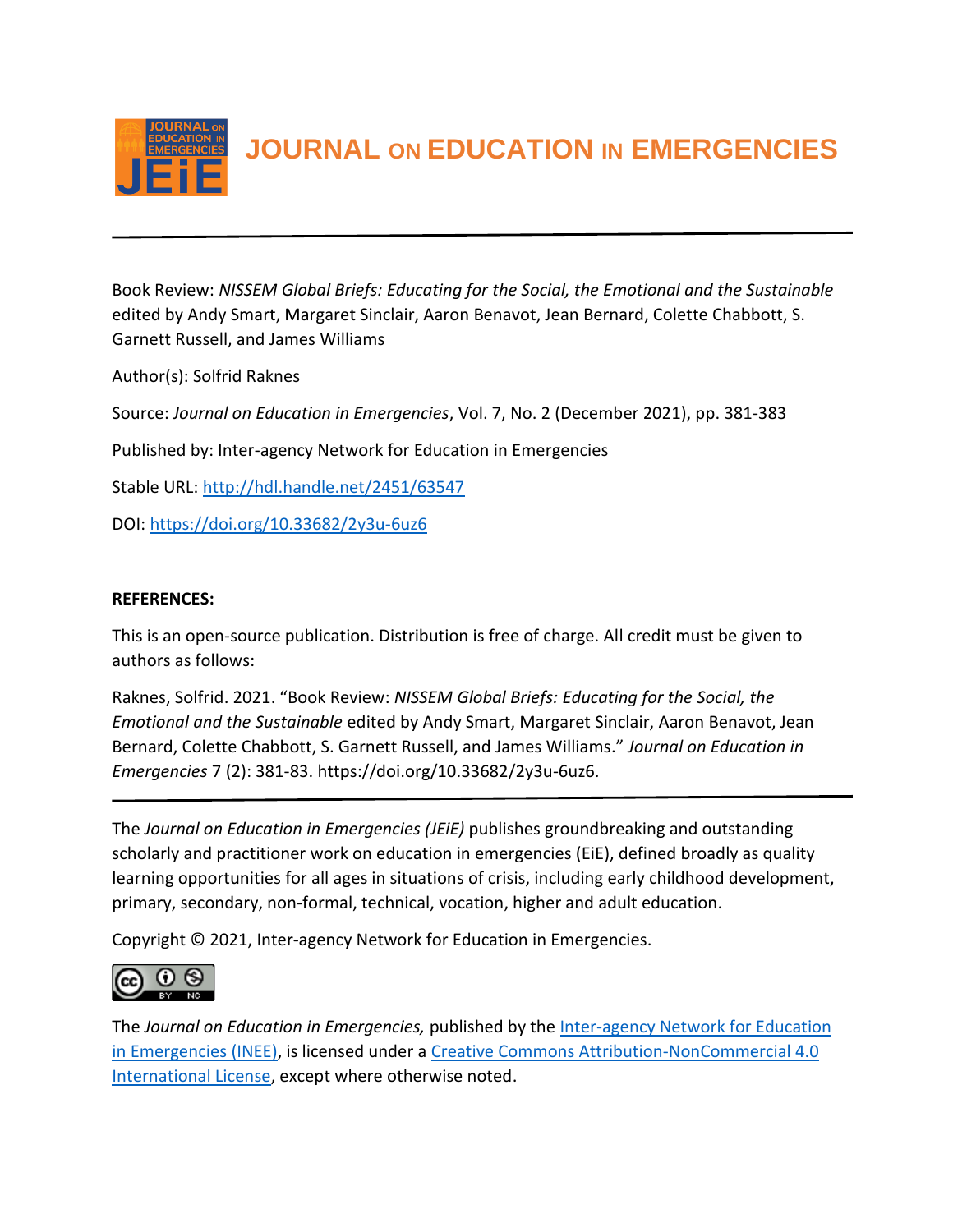# BOOK REVIEW

## *NISSEM Global Briefs: Educating for the Social, the Emotional and the Sustainable* **edited by Andy Smart, Margaret Sinclair, Aaron Benavot, Jean Bernard, Colette Chabbott, S. Garnett Russell, and James Williams NISSEM, 2019. 453 pages Free online access: https://www.nissem.org/NGB1**

*NISSEM Global Briefs: Educating for the Social, the Emotional and the Sustainable*  addresses how to educate children to have important skills: skills for life, skills for the 21<sup>st</sup> century, skills needed in a modern, unequal, globalized, and polluted world; skills needed to reach the 17 UN Sustainable Development Goals (SDGs). In its 10 sections and 42 chapters, this edited volume offers the diverse perspectives of more than 60 contributors.

Education in emergencies audiences will be interested in this inspirational book because it provides knowledge on how to use education to achieve sustainable development and sustainable lifestyles, human rights, and gender equality; to promote a culture of peace, nonviolence, global citizenship, and appreciation for cultural diversity; and to encourage understanding of the contributions diverse cultures make to sustainable development all around the world, as stated in SDG Target 4.7. A central message of this book is that the SDG 4.7 themes are most effectively integrated into textbooks and other educational materials when the social and emotional learning (SEL) components of these topics are emphasized. The chapters are well written and interesting, most ideas are clearly presented, and readers will appreciate the practical advice. It is especially important for practitioners in all areas of development, and for those seeking to promote a sustainable future.

The book's contributors represent a wide range of educational backgrounds and fields, which makes this book relevant in diverse contexts. The 10 sections cover relevant areas of SDG 4.7, which calls on leaders from government, academia, civil society, and business to, by 2030, accelerate the implementation of Education for Sustainable Development around the world, and ensure that all learners acquire the knowledge and skills needed to promote sustainable development.

The first three sections address how to embed SDG 4.7 themes in textbooks, how to contextualize SEL in textbooks, and how to promote inclusion and social cohesion in textbooks. These sections suggest that, if the SDGs are to be reached by 2030, children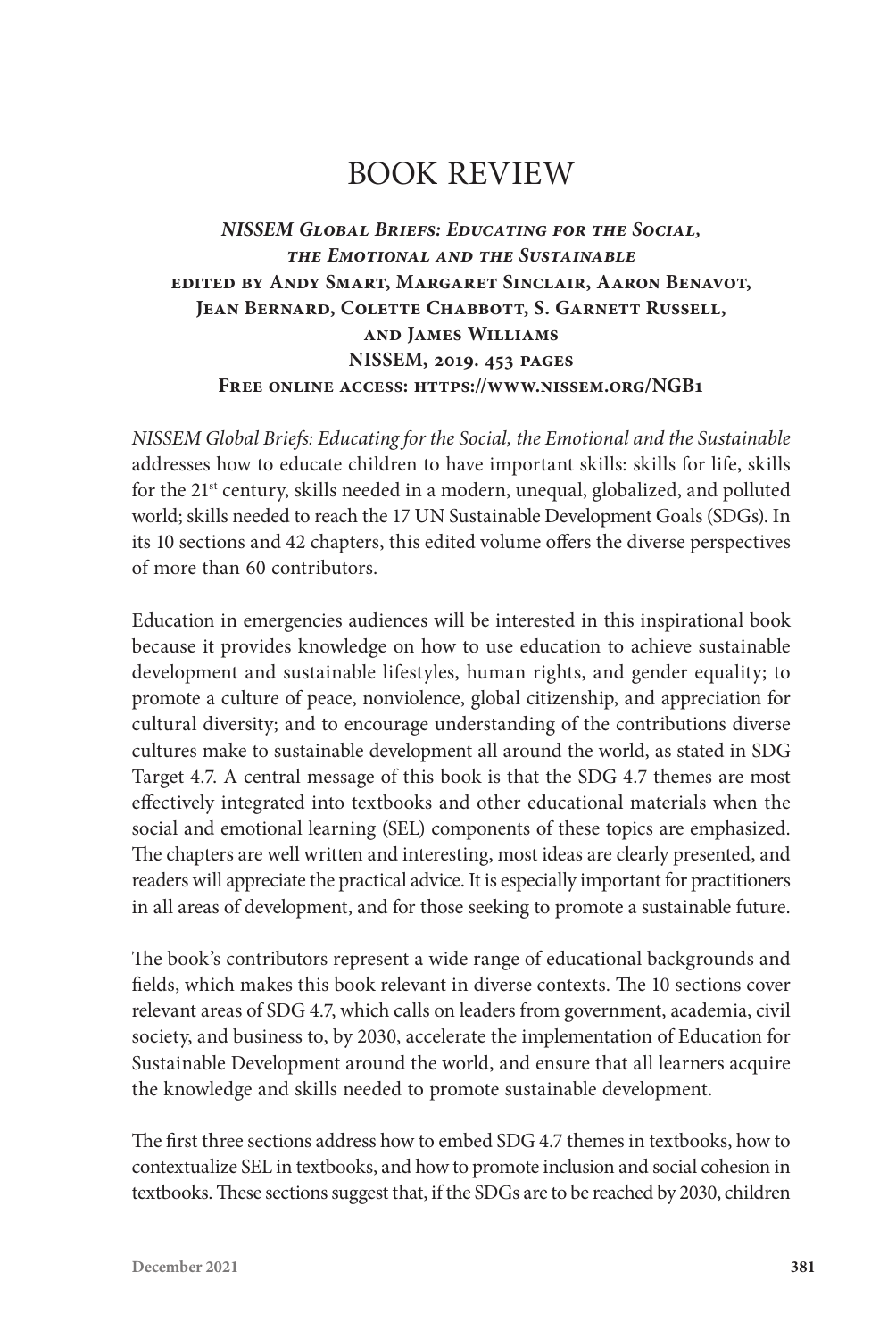#### **RAKNES**

need different skills than previous generations. The general recommendations for changing curricula are neither provocative nor surprising, and they provide practical examples of how to develop and advance next-generation skills. Importantly, these sections provide researchers, policymakers, and practitioners with valuable materials for writing proposals, policy notes, and research papers.

Section four focuses on how interdisciplinary and holistic science can inform SEL, and on the mechanisms of cognitive development that underlie this relationship. Creating new textbooks and other SEL tools requires content, shape, and form, as sections five through nine demonstrate. While reading these sections, I imagined textbook authors around the world going from good intentions and principles to actually creating and implementing effective learning material for children.

This comprehensive volume offers examples from many countries, including Botswana and Somalia, India and Bangladesh, South Sudan and Rwanda, Afghanistan and New Zealand. These examples are both enjoyable and useful, and practitioners will find similarities with the kinds of challenges they face when developing materials across contexts, including how to create material that is engaging for all readers and relevant across gender, religion, reading skills, and various barriers. I was pleased that the contributors to this book have collaborated with both the biggest players in international development and a range of smaller NGOs. We Love Reading, one of the smaller NGOs represented, advocates that relevant learning material is crucial to empowering children and that it needs to tell stories that all children across the globe can identify with.

The last section raises the question of what actions NISSEM proposes to advance SDG 4.7 themes that are supported by SEL, and makes the following recommendations:

- Integrate SDG 4.7 themes into all education strategies.
- Measure and monitor SEL to ensure that all learners acquire the knowledge and skills needed to promote sustainable development of the relevant SDG 4.7 goals in terms of attitudes, behavior, skills, and content knowledge.
- Invest in teaching and learning materials and secure the donor commitments needed to achieve SDG 4.7.

This broad perspective gives an overview of the SEL field, which I deeply appreciate. However, for textbook authors working on SEL materials, there are some practical things I wish this book had provided, such as a list of where recommended